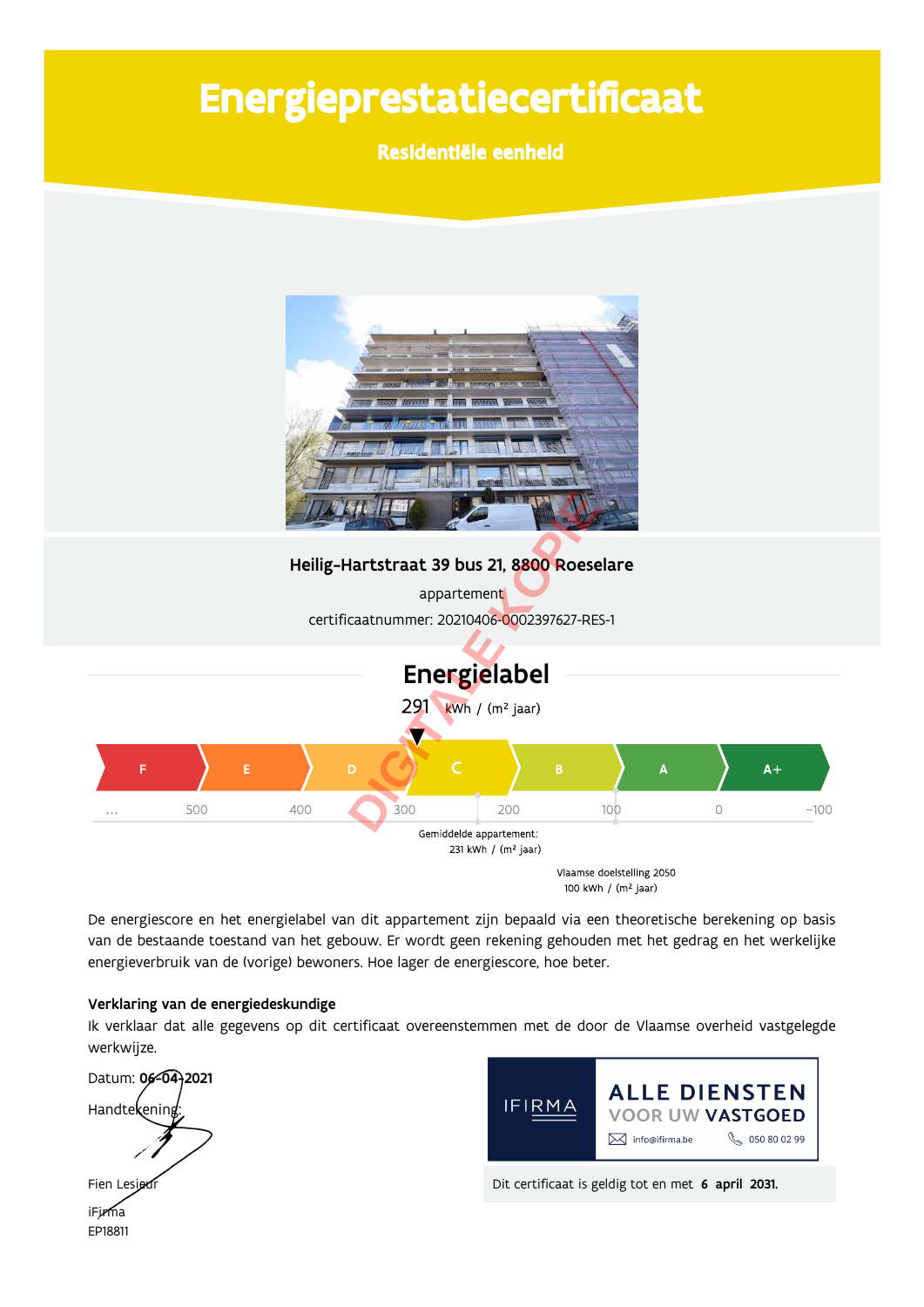### Huidige staat van het appartement

Om met uw appartement te voldoen aan de energiedoelstelling, zijn er twee mogelijke pistes:



 $\star$  De **U-waarde** beschrijft de isolatiewaarde van daken, muren, vloeren, vensters … Hoe lager de U-waarde, hoe beter het constructiedeel isoleert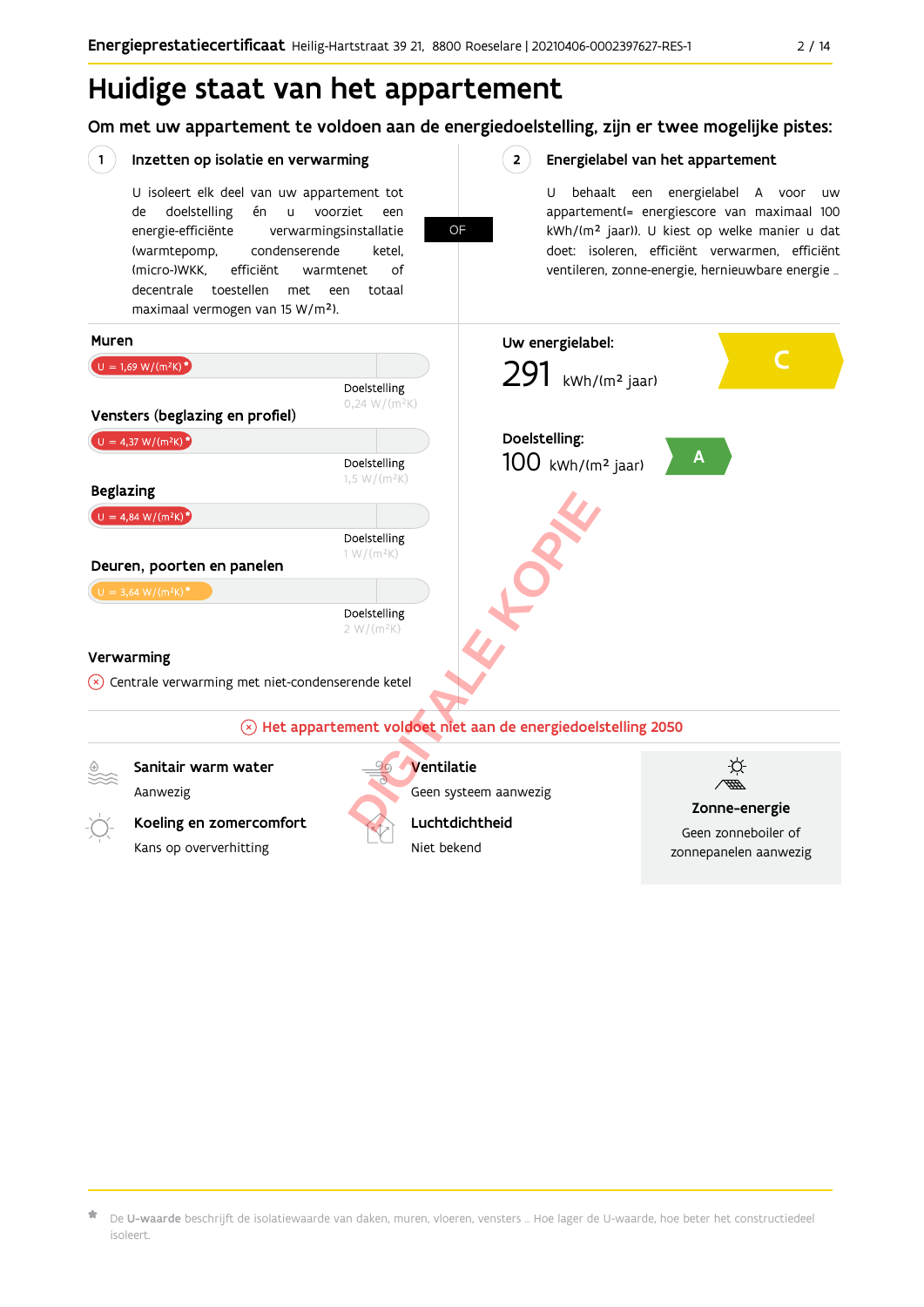### Overzicht aanbevelingen

In deze tabel vindt u aanbevelingen om uw appartement energiezuiniger te maken. De aanbevelingen zijn gebaseerd op piste 1. Kunt u ze niet allemaal uitvoeren, dan helpen ze u ook om via piste 2 de doelstelling te halen. Vraag advies aan een specialist voordat u met de renovatiewerken start.

De volgorde in deze tabel is automatisch bepaald en is niet noodzakelijk de juiste volgorde om aan de slag te gaan. Het is louter een eerste indicatie op basis van de energieprestatie.



#### Energielabel na uitvoering van de aanbevelingen

Als u beslist om uw appartement stapsgewijs te renoveren in de hierboven gesuggereerde volgorde, geeft de onderstaande energieschaal een overzicht van waar uw appartement zich na elke stap zal bevinden op de energieschaal. Verandert u de volgorde, dan verandert ook de impact van elke maatregel. Dat kan hier niet weergegeven worden. Bij de plaatsing van een installatie op zonne-energie zal het energielabel nog verder verbeteren.

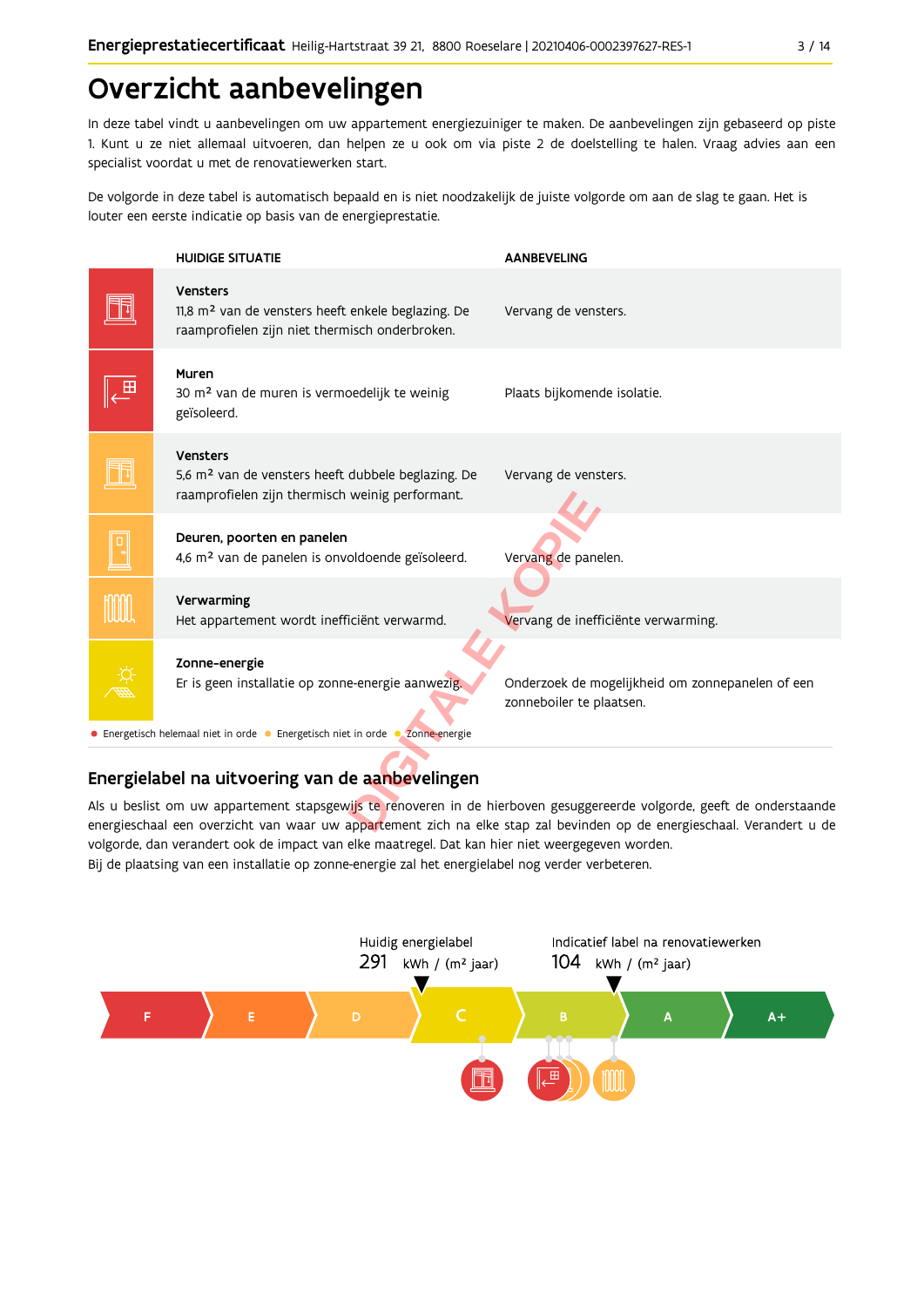#### Aandachtspunten

 $\mathbf{I}$ 

Hou rekening met de volgende aspecten als u uw appartement energiezuinig en comfortabeler wilt maken.

Luchtdichtheid: De luchtdichtheid van uw appartement is niet gemeten. Een goede luchtdichtheid is nodig om de warmte niet via spleten en kieren te laten ontsnappen. Let er bij de renovatie op dat de werken luchtdicht uitgevoerd worden. U kunt nadien de luchtdichtheid laten meten om eventueel overblijvende lekken op te sporen en uw energielabel mogelijk nog te verbeteren.

Ventilatie: Uw appartement beschikt mogelijk niet over voldoende ventilatievoorzieningen. Een goede ventilatie is echter noodzakelijk om een gezond binnenklimaat te garanderen. Voorzie bij uw renovatie daarom in een ventilatiesysteem. Om energie te besparen, kunt u het best kiezen voor een systeem met vraagsturing of warmteterugwinning.



Koeling en zomercomfort: Uw appartement heeft kans op oververhitting. Overweeg buitenzonwering om de zon zoveel mogelijk buiten te houden tijdens de zomer. Vermijd de plaatsing van een koelinstallatie, want die verbruikt veel energie.

Sanitair warm water: Uw appartement beschikt niet over een zonneboiler. Overweeg de plaatsing van een zonneboiler of warmtepompboiler. Daarmee kunt u energie besparen.

### **Food**

#### Renovatie gebouw

Bij een gebouw met meerdere (woon)eenheden zal de energetische renovatie vooral betrekking hebben op de gemeenschappelijke delen, zoals de daken, vloeren, buitenmuren en de collectieve installaties. U moet mogelijks samen met de mede-eigenaars beslissen over de renovatie van de gemeenschappelijke delen. Dergelijke renovatie kadert best in een totaalaanpak.

#### Let op!

De aanbevelingen, aandachtspunten en eventuele prijsindicaties op het energieprestatiecertificaat worden standaard gegenereerd op de wijze die de Vlaamse overheid heeft vastgelegd. Laat u bijstaan door een specialist om op basis van de aanbevelingen en aandachtspunten een concreet renovatieplan op te stellen. De energiedeskundige is niet aansprakelijk voor de eventuele schade die ontstaat bij het uitvoeren van de standaard gegenereerde aanbevelingen of aandachtspunten.

#### Meer informatie?

- Voor meer informatie over het energieprestatiecertificaat, gebruiksgedrag, woningkwaliteit ... kunt u terecht op www.energiesparen.be.
- Meer informatie over uw appartement vindt u op uw persoonlijke woningpas. Surf naar woningpas.vlaanderen.be om uw woningpas te bekijken.
- Meer informatie over beter renoveren vindt u op www.energiesparen.be/ikbenoveer.

Gegevens energiedeskundige: Fien Lesieur iFirma Torhoutsesteenweg 174, 8210 Zedelgem EP18811

#### **Premies**

Informatie over energiewinsten, subsidies of andere financiële voordelen vindt u op www.energiesparen.be.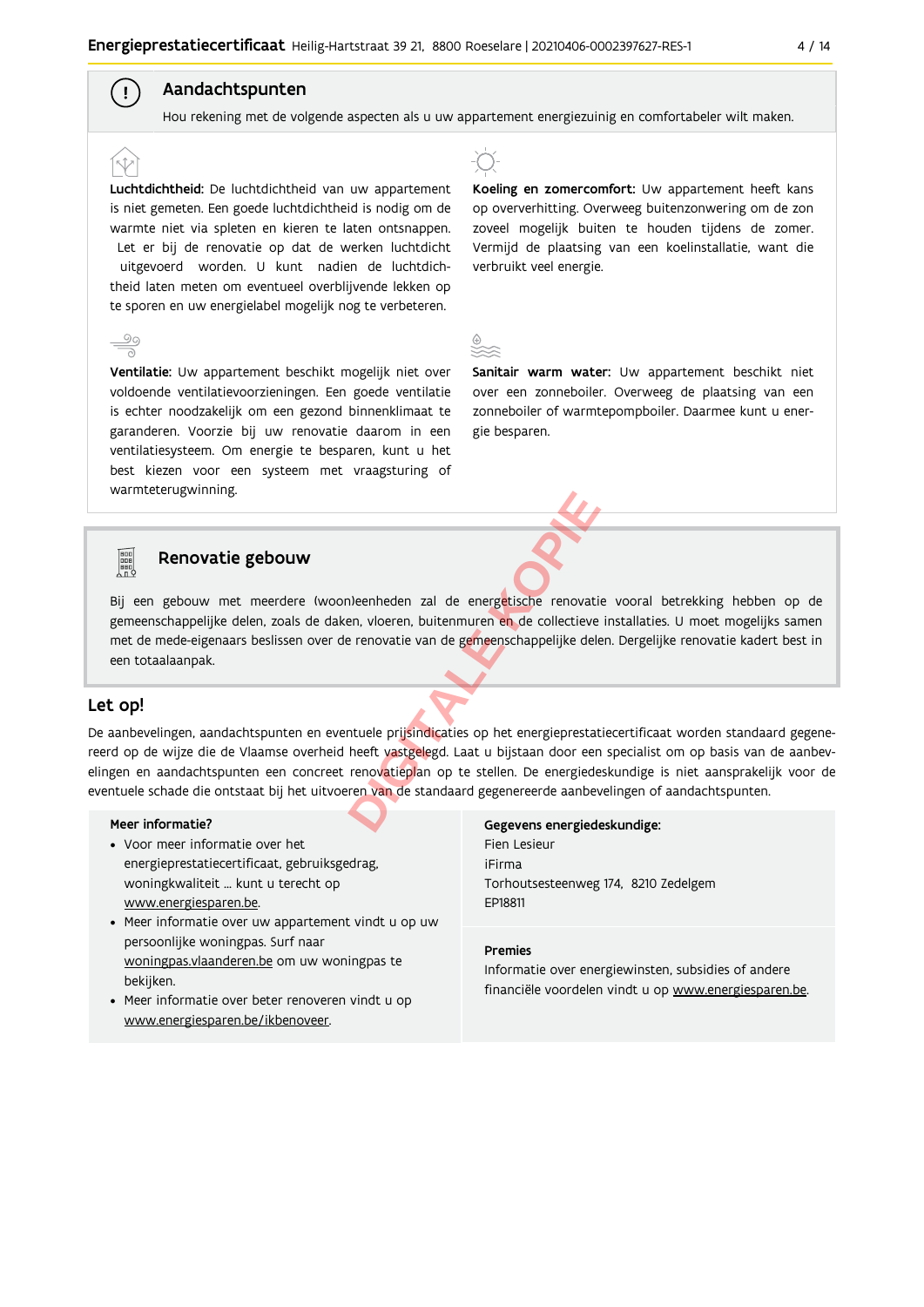### Energieprestatiecertificaat (EPC) in detail

Elk gebouw bestaat uit verschillende onderdelen die met elkaar verbonden zijn. Als u renoveert, kunt u het best al rekening houden met de werken die u later nog gaat uitvoeren.

Dit deel van het energieprestatiecertificaat gaat dieper in op de aanbevelingen van uw appartement. Samen met uw architect of andere vakman kunt u op basis hiervan een renovatieplan opstellen.

#### Inhoudstafel

| Daken                            |                 |
|----------------------------------|-----------------|
| Vensters en deuren               | 8               |
| Muren.                           | 10              |
| Vloeren.                         | $\overline{11}$ |
| Ruimteverwarming                 | 12              |
| Installaties voor zonne-energie. | 13              |
| Overige installaties             | 14              |
|                                  |                 |

#### 10 goede redenen om nu al te BENOveren

BENOveren is BEter reNOveren dan gebruikelijk is, met hogere ambities op het vlak van energieprestaties, goed gepland en met deskundig advies, zodat ook latere renovatiestappen haalbaar blijven (zie ook www.energiesparen.be/ikbenoveer). Een geBENOveerd appartement biedt veel voordelen:



#### Renoveren of slopen: let op voor asbest!

Asbest is een schadelijke stof die nog regelmatig aanwezig is in gebouwen. In veel gevallen kunnen asbesttoepassingen op een eenvoudige en vooral veilige manier verwijderd worden. Deze werken en eventuele bijhorende kosten zijn niet inbegrepen in het EPC. Voor meer informatie over (het herkennen van) asbest en asbestverwijdering kunt u terecht op www.ovam.be.

#### Hoe wordt het EPC opgemaakt?

De eigenschappen van uw appartement zijn door de energiedeskundige ingevoerd in software die door de Vlaamse overheid is opgelegd. De energiedeskundige mag zich alleen baseren op zijn vaststellingen tijdens het plaatsbezoek en op bewijsstukken die voldoen aan de voorwaarden die de Vlaamse overheid heeft opgelegd. Op basis van de invoergegevens berekent de software het energielabel en genereert automatisch aanbevelingen en eventueel ook prijsindicaties. Bij onbekende invoergegevens gaat de software uit van veronderstellingen, onder meer op basis van het (ver)bouw- of fabricagejaar. Om zeker te zijn van de werkelijke samenstelling van uw muur, dak of vloer kunt u ervoor kiezen om verder (destructief) onderzoek uit te voeren (losschroeven stopcontact, gaatje boren in een voeg, binnenafwerking tijdelijk verwijderen ...).

Voor meer informatie over de werkwijze, de bewijsstukken en de voorwaarden kunt u terecht op www.energiesparen.be.

#### Energiedoelstelling 2050

De energiedoelstelling van de Vlaamse Regering is om tegen 2050 alle woningen en appartementen in Vlaanderen minstens even energiezuinig te maken als een energetisch performante nieuwbouwwoning van 2017.

Ten tijde van de opmaak van dit EPC is het nog niet verplicht om aan die energiedoelstelling te voldoen. Denk echter vooruit! Hou nu al zo veel mogelijk rekening met die energiedoelstelling en streef zelfs naar beter.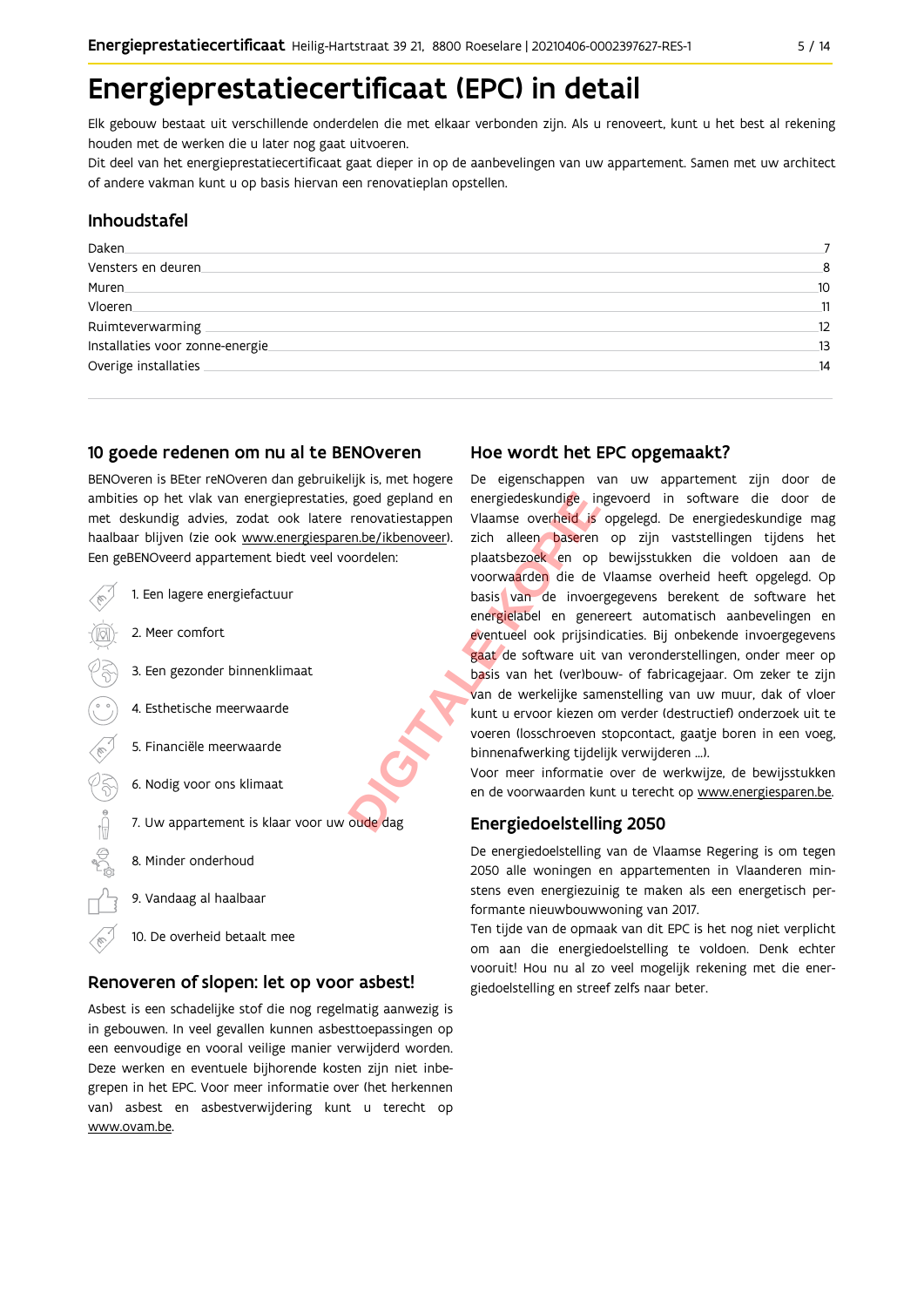#### Algemene gegevens

| Gebouw id / Gebouweenheid id                                | 11705886 / 21000467               |  |  |  |
|-------------------------------------------------------------|-----------------------------------|--|--|--|
| Datum plaatsbezoek                                          | 05/04/2021                        |  |  |  |
| Referentiejaar bouw                                         | 1975                              |  |  |  |
| Beschermd volume (m <sup>3</sup> )                          | 213                               |  |  |  |
| Ruimten niet opgenomen in het beschermd volume              | Geen                              |  |  |  |
| Bruikbare vloeroppervlakte (m <sup>2</sup> )                | 77                                |  |  |  |
| Verliesoppervlakte (m <sup>2</sup> )                        | 52                                |  |  |  |
| Infiltratiedebiet (m <sup>3</sup> /(m <sup>2</sup> h))      | Onbekend                          |  |  |  |
| Thermische massa                                            | Half zwaar/matig zwaar            |  |  |  |
| Open haard(en) voor hout aanwezig                           | Neen                              |  |  |  |
| Niet-residentiële bestemming                                | Geen                              |  |  |  |
| Ligging van de eenheid in het gebouw                        | Appartement 6de verdieping links. |  |  |  |
| Berekende energiescore (kWh/(m <sup>2</sup> jaar))          | 291                               |  |  |  |
| Karakteristiek jaarlijks primair energieverbruik (kWh/jaar) | 22.498                            |  |  |  |
| CO <sub>2</sub> -emissie (kg/jaar)                          | 5.674                             |  |  |  |
| Indicatief S-peil                                           | 92                                |  |  |  |
| Gemiddelde U-waarde gebouwschil (W/(m <sup>2</sup> K))      | 2,75                              |  |  |  |
| Gemiddeld installatierendement verwarming (%)               | 57                                |  |  |  |
| Verklarende woordenlijst                                    |                                   |  |  |  |

#### Verklarende woordenlijst

| beschermd volume                                    | Het volume van alle ruimten die men wenst te beschermen tegen warmteverlies naar<br>buiten, de grond en aangrenzende onverwarmde ruimten.                                                                                                                                      |
|-----------------------------------------------------|--------------------------------------------------------------------------------------------------------------------------------------------------------------------------------------------------------------------------------------------------------------------------------|
| bruikbare vloeroppervlakte                          | De vloeroppervlakte binnen het beschermd volume die beloopbaar en toegankelijk is.                                                                                                                                                                                             |
| U-waarde                                            | De U-waarde beschrijft de isolatiewaarde van daken, muren, vensters  Hoe lager de<br>U-waarde, hoe beter de constructie isoleert.                                                                                                                                              |
| R-waarde                                            | De warmteweerstand van een materiaallaag. Hoe groter de R-waarde, hoe beter de<br>materiaallaag isoleert.                                                                                                                                                                      |
| lambdawaarde                                        | De warmtegeleidbaarheid van een materiaal. Hoe lager de lambdawaarde, hoe beter<br>het materiaal isoleert.                                                                                                                                                                     |
| karakteristiek jaarlijks primair<br>energieverbruik | De berekende hoeveelheid primaire energie die gedurende één jaar nodig is voor de<br>verwarming, de aanmaak van sanitair warm water, de ventilatie en de koeling van een<br>appartement. Eventuele bijdragen van zonneboilers en zonnepanelen worden in<br>mindering gebracht. |
| berekende energiescore                              | Een maat voor de totale energieprestatie van een appartement. De berekende<br>energiescore is gelijk aan het karakteristiek jaarlijks primair energieverbuik, gedeeld<br>door de bruikbare vloeroppervlakte.                                                                   |
| S-peil                                              | Een maat voor de energieprestatie van de gebouwschil van een appartement. Het<br>S-peil houdt rekening met de isolatie, de luchtdichtheid, de oriëntatie, de<br>zonnewinsten en de vormefficiëntie. Hoe lager het S-peil, hoe energie-efficiënter de<br>gebouwschil.           |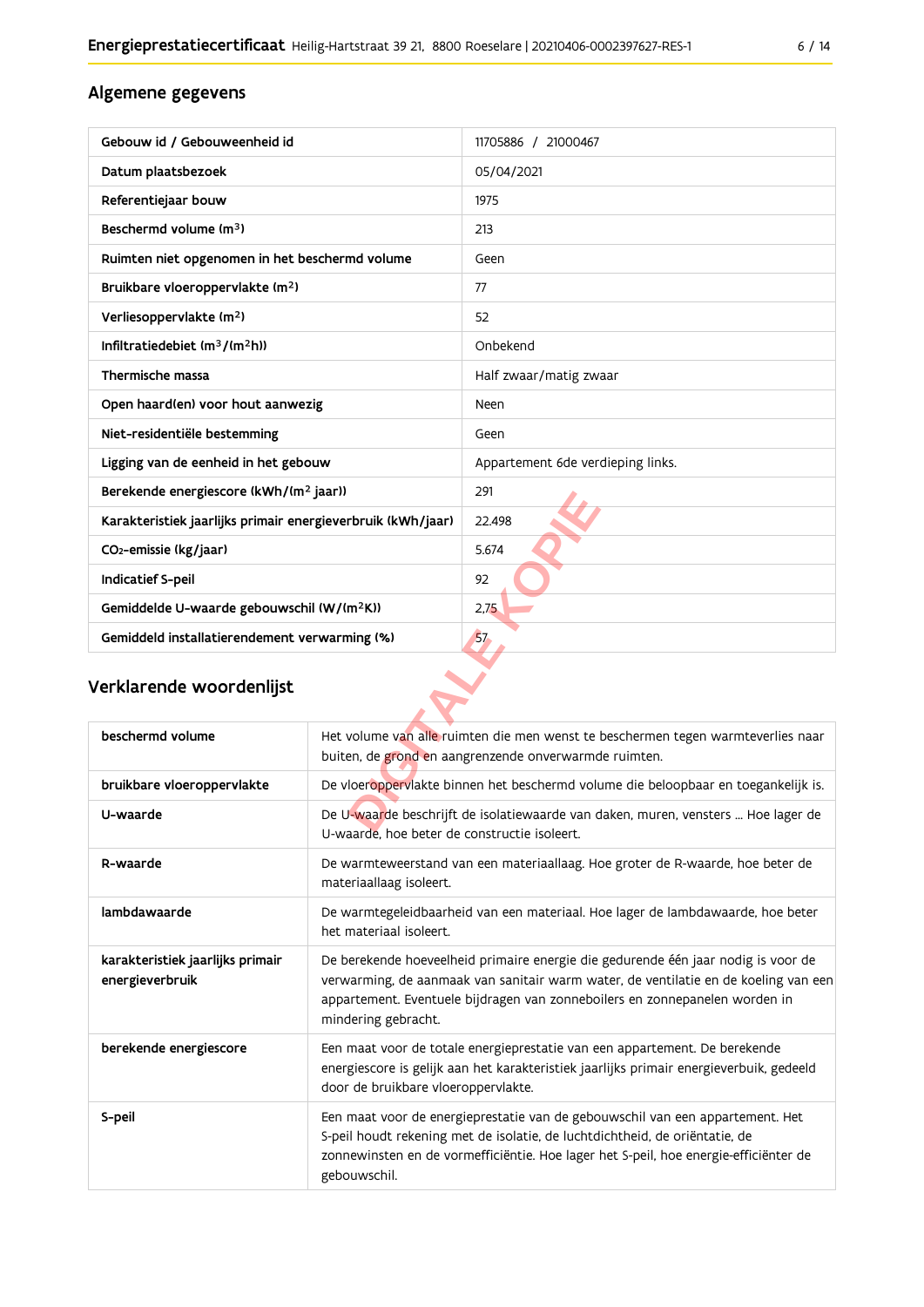## **Daken**

#### Technische fiche daken

Indien u werken plant, laat u dan bijstaan door een architect, aannemer of vakman voor deskundig advies en een goede uitvoering van de werken. Onderstaande gegevens zijn de invoergegevens van de energiedeskundige. Hiermee kunt u uw potentiële vakman inlichten over de huidige energetische toestand van uw appartement.



#### Legende

a dak niet in riet of cellenbeton

JOHN HYLBAK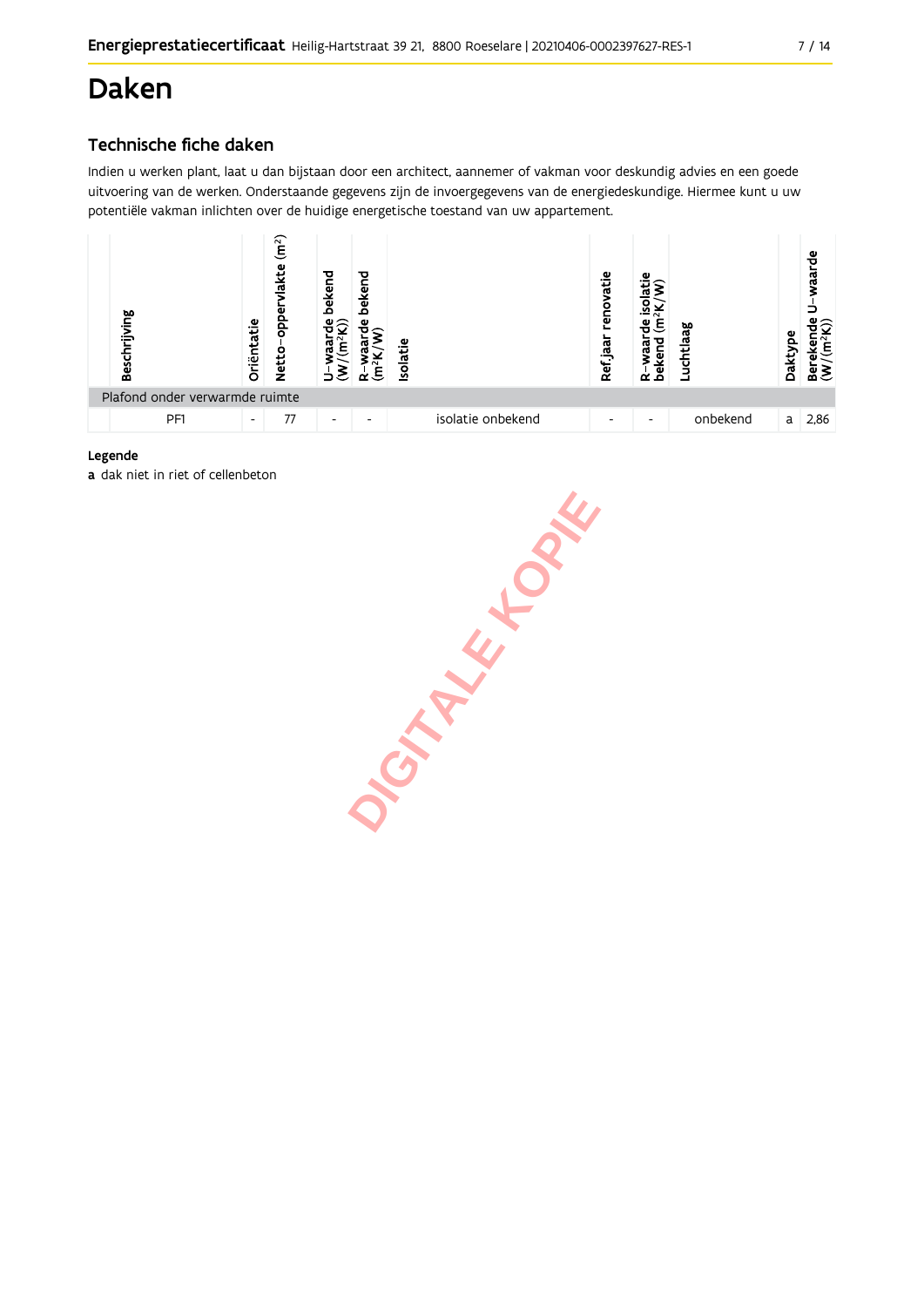### Vensters en deuren

Vensters

FF

FF

11,8 m<sup>2</sup> van de vensters heeft enkele beglazing. Dat is niet energiezuinig. Ook de raamprofielen zijn thermisch weinig performant.

Vervang de vensters door nieuwe vensters met hoogrendementsbeglazing en energieperformante raamprofielen.

#### Vensters

5,6 m<sup>2</sup> van de vensters heeft dubbele beglazing. Dat is weinig energiezuinig. Ook de raamprofielen zijn thermisch weinig performant.

Vervang de vensters door nieuwe vensters met hoogrendementsbeglazing en energieperformante raamprofielen.

#### Panelen

4,6 m<sup>2</sup> panelen zijn onvoldoende geïsoleerd.

Vervang de weinig energiezuinige panelen door energiezuinige vulpanelen met sterk isolerende profielen.

De kwaliteit van zowel de beglazing als de profielen bepaalt de energieprestatie van uw vensters. Kies altijd voor dubbele hoogrendementsbeglazing of drievoudige beglazing met een U-waarde van maximaal 1,0 W/(m<sup>2</sup>K). Bij de renovatie van vensters kunt u het best streven naar een U-waarde van maximaal 1,5 W/(m<sup>2</sup>K) voor de vensters (glas + profielen). Naast de vensters in de gevel verdienen ook dakvlakvensters, koepels, lichtstraten, polycarbonaatplaten en glasbouwstenen de nodige aandacht.

Bij de vervanging van uw deuren, poorten of panelen kunt u het best streven naar een U-waarde van maximaal 2 W/(m<sup>2</sup>K). Kies daarom voor een deur of poort met sterk isolerende profielen en panelen. Als de deur glas bevat, kunt u het best kiezen voor dubbele hoogrendementsbeglazing of drievoudige beglazing met een U-waarde van maximaal 1,0 W/(m<sup>2</sup>K).

Hoogstwaarschijnlijk vervangt u uw buitenschrijnwerk maar één keer. Kies daarom meteen voor de meest energie-efficiënte oplossing.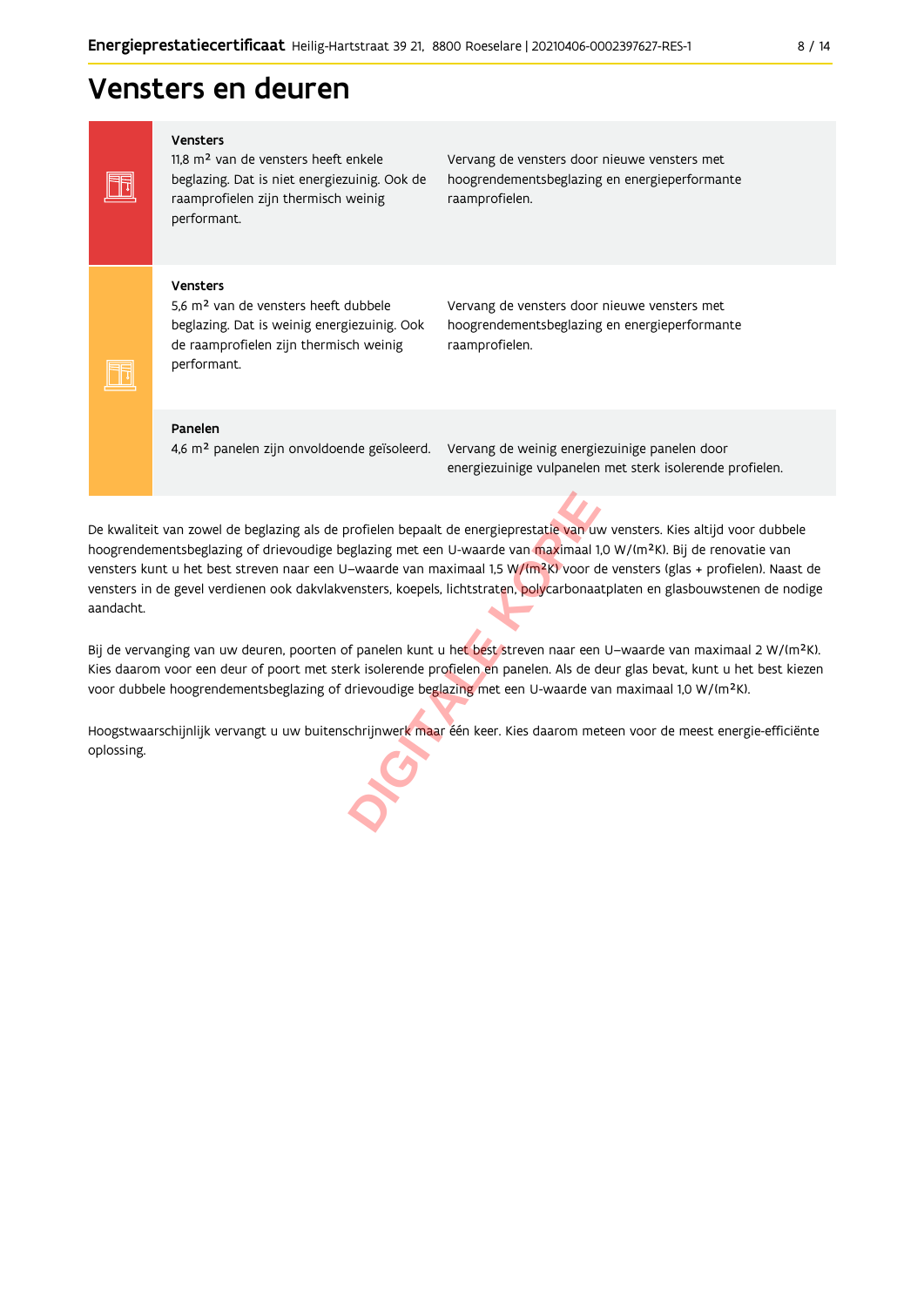#### Technische fiche van de vensters

Indien u werken plant, laat u dan bijstaan door een architect, aannemer of vakman voor deskundig advies en een goede uitvoering van de werken. Onderstaande gegevens zijn de invoergegevens van de energiedeskundige. Hiermee kunt u uw potentiële vakman inlichten over de huidige energetische toestand van uw appartement.

|           | Beschrijving | Oriëntatie | Helling   | (m <sup>2</sup> )<br>Oppervlakte | bekend<br>$U$ -waarde<br>(W/(m <sup>2</sup> K))<br>⊃ | <b>Beglazing</b> | Buitenzonwering | Profiel | waarde<br>د<br>Berekende<br>$(W/(m^2K))$ |
|-----------|--------------|------------|-----------|----------------------------------|------------------------------------------------------|------------------|-----------------|---------|------------------------------------------|
|           | In voorgevel |            |           |                                  |                                                      |                  |                 |         |                                          |
| $\bullet$ | VG1-GL4      | <b>NW</b>  | verticaal | 1,9                              | $\overline{\phantom{a}}$                             | dubbel glas ?    |                 | hout    | 2,86                                     |
| $\bullet$ | VG1-GL5      | <b>NW</b>  | verticaal | 3,7                              | $\overline{\phantom{a}}$                             | dubbel glas ?    |                 | hout    | 2,86                                     |
| $\bullet$ | VG1-GL1      | <b>NW</b>  | verticaal | 1,9                              | $\overline{\phantom{a}}$                             | enkel glas       |                 | hout    | 5,08                                     |
| $\bullet$ | VG1-GL2      | <b>NW</b>  | verticaal | 2,5                              | $\overline{\phantom{a}}$                             | enkel glas       |                 | hout    | 5,08                                     |
| $\bullet$ | VG1-GL3      | <b>NW</b>  | verticaal | 3,8                              | $\overline{\phantom{a}}$                             | enkel glas       |                 | hout    | 5,08                                     |
| $\bullet$ | VG1-GL6      | <b>NW</b>  | verticaal | 3,8                              | $\overline{\phantom{a}}$                             | enkel glas       | ٠               | hout    | 5,08                                     |

Legende glastypes enkel glas Enkelvoudige beglazing

dubbel glas?

Gewone dubbele beglazing of hoogrendementsbeglazing

Legende profieltypes

hout Houten profiel

#### Technische fiche van de deuren, poorten en panelen

Indien u werken plant, laat u dan bijstaan door een architect, aannemer of vakman voor deskundig advies en een goede uitvoering van de werken. Onderstaande gegevens zijn de invoergegevens van de energiedeskundige. Hiermee kunt u uw potentiële vakman inlichten over de huidige energetische toestand van uw appartement.

|           | Beschrijving   | Oriëntatie | (m <sup>2</sup> )<br>Oppervlakte | bekend<br>$U$ – waarde<br>(W/(m <sup>2</sup> K)) | bekend<br>waarde<br><sup>2</sup> K/W)<br>$(m^2K)$<br>ά | Isolatie          | renovatie<br>Ref jaar | Luchtlaag | Deur/paneeltype | Profiel | U-waarde<br>$\begin{array}{ll}\text{Berekende} \\\text{(W/(m²K))}\end{array}$ |
|-----------|----------------|------------|----------------------------------|--------------------------------------------------|--------------------------------------------------------|-------------------|-----------------------|-----------|-----------------|---------|-------------------------------------------------------------------------------|
|           | Deuren/poorten |            |                                  |                                                  |                                                        |                   |                       |           |                 |         |                                                                               |
|           | In achtergevel |            |                                  |                                                  |                                                        |                   |                       |           |                 |         |                                                                               |
|           | AG1-DE1        | ZO         | 1,9                              | $\overline{\phantom{a}}$                         | ٠                                                      | isolatie onbekend | ٠                     | onbekend  | b               | hout    | 2,71                                                                          |
|           | Panelen        |            |                                  |                                                  |                                                        |                   |                       |           |                 |         |                                                                               |
|           | In voorgevel   |            |                                  |                                                  |                                                        |                   |                       |           |                 |         |                                                                               |
|           | VG1-PA1        | <b>NW</b>  | 1.1                              | $\overline{\phantom{a}}$                         | ٠                                                      | isolatie onbekend | -                     | onbekend  | $\mathsf b$     | hout    | 3,64                                                                          |
| $\bullet$ | VG1-PA2        | <b>NW</b>  | 1,8                              | $\overline{\phantom{a}}$                         | ۰                                                      | isolatie onbekend | ٠                     | onbekend  | $\mathsf b$     | hout    | 3,64                                                                          |
| ٠         | VG1-PA3        | <b>NW</b>  | 1,7                              | $\overline{\phantom{a}}$                         | ۰.                                                     | isolatie onbekend | ٠                     | onbekend  | b               | hout    | 3,64                                                                          |

#### Legende deur/paneeltypes

**b** deur/paneel niet in metaal



Houten profiel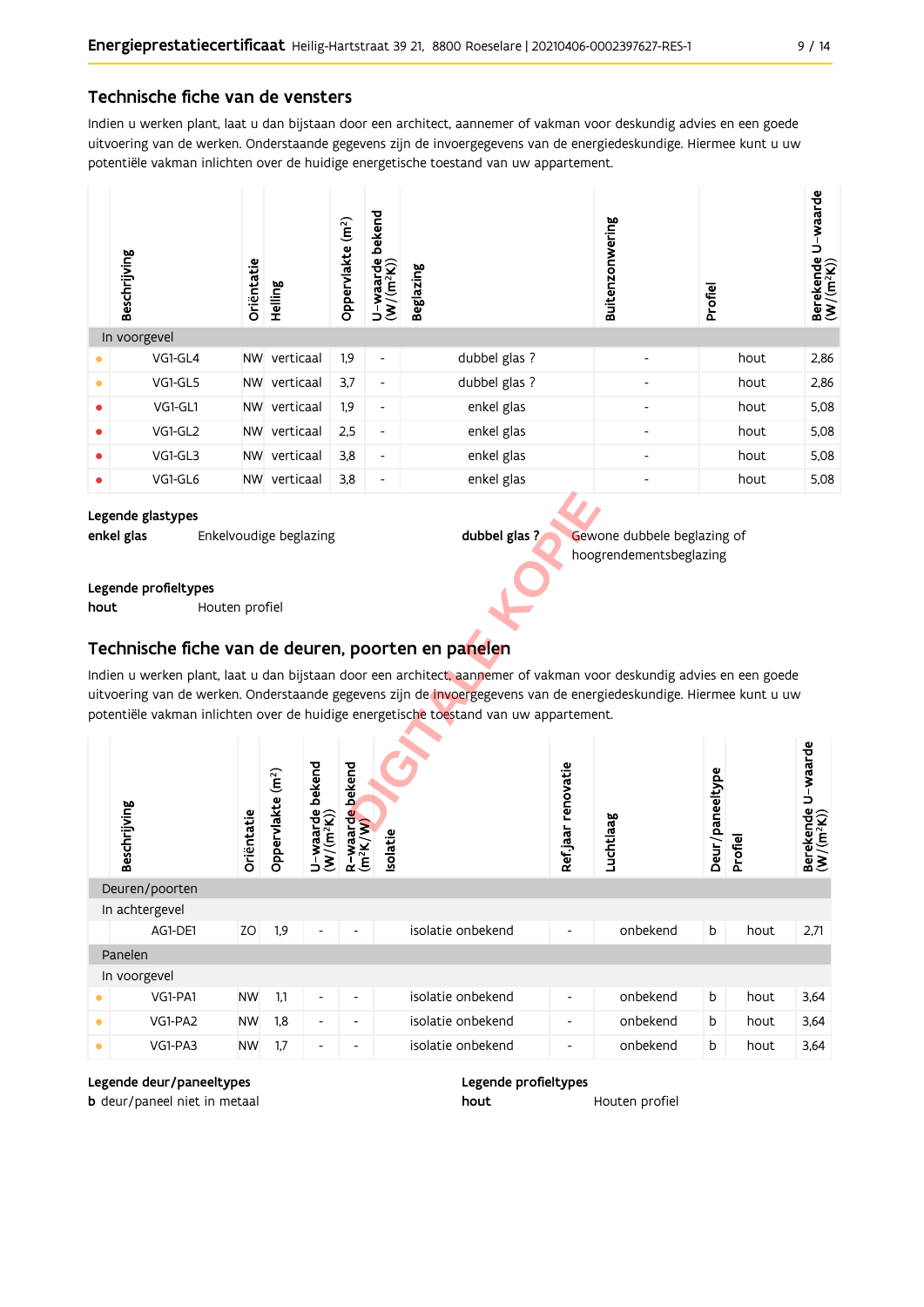### **Muren**



#### Muur 30 m<sup>2</sup> van de muren is vermoedelijk te weinig geïsoleerd.

Plaats bijkomende isolatie.

Bij de isolatie van de muren kunt u het best streven naar een U-waarde van maximaal 0,24 W/(m<sup>2</sup>K). Dat komt overeen met een isolatielaag van ongeveer 14 cm minerale wol, EPS of XPS ( $\lambda$ <sub>d</sub> = 0,035 W/(mK)) of 10 cm PUR of PIR ( $\lambda$ <sub>d</sub> = 0,023 W/(mK)). Als u de isolatie tussen regelwerk plaatst, breng dan minstens 6 cm extra isolatie aan.

Hoogstwaarschijnlijk renoveert u uw muren maar één keer grondig. Isoleer daarom meteen maximaal. De energiedoelstelling van 0,24 W/(m<sup>2</sup>K) vormt de basis, maar u kunt altijd streven naar beter.

#### Technische fiche van de muren

Indien u werken plant, laat u dan bijstaan door een architect, aannemer of vakman voor deskundig advies en een goede uitvoering van de werken. Onderstaande gegevens zijn de invoergegevens van de energiedeskundige. Hiermee kunt u uw potentiële vakman inlichten over de huidige energetische toestand van uw appartement.

| Beschrijving                         | Oriëntatie | Netto-oppervlakte (m <sup>2</sup> ) | Diepte onder maaiveld (m) | U-waarde bekend $(W/(m^2K))$ | bekend (m <sup>2</sup> K/W)<br>R waarde | Isolatie |                   | Refjaar renovatie        | Luchtlaag | Muurtype | U-waarde<br>Berekende I<br>(W/(m <sup>2</sup> K)) |
|--------------------------------------|------------|-------------------------------------|---------------------------|------------------------------|-----------------------------------------|----------|-------------------|--------------------------|-----------|----------|---------------------------------------------------|
| Buitenmuur                           |            |                                     |                           |                              |                                         |          |                   |                          |           |          |                                                   |
| Voorgevel                            |            |                                     |                           |                              |                                         |          |                   |                          |           |          |                                                   |
| VG1                                  | <b>NW</b>  | 12,2                                |                           |                              |                                         |          | isolatie onbekend | $\overline{\phantom{a}}$ | onbekend  | a        | 1,69                                              |
| Linkergevel                          |            |                                     |                           |                              |                                         |          |                   |                          |           |          |                                                   |
| LG1                                  | <b>NO</b>  | 18,1                                |                           |                              |                                         |          | isolatie onbekend | $\overline{\phantom{a}}$ | onbekend  | a        | 1,69                                              |
| Muur in contact met verwarmde ruimte |            |                                     |                           |                              |                                         |          |                   |                          |           |          |                                                   |
| Achtergevel                          |            |                                     |                           |                              |                                         |          |                   |                          |           |          |                                                   |
| AG1                                  | ZO         | 32                                  | $\overline{\phantom{a}}$  |                              |                                         |          | isolatie onbekend | $\overline{\phantom{a}}$ | onbekend  | a        | 1,92                                              |
| Rechtergevel                         |            |                                     |                           |                              |                                         |          |                   |                          |           |          |                                                   |
| RG1                                  | ZW         | 18,1                                | -                         |                              |                                         |          | isolatie onbekend | $\overline{\phantom{a}}$ | onbekend  | a        | 1,92                                              |

#### Legende

a muur niet in isolerende snelbouwsteen of cellenbeton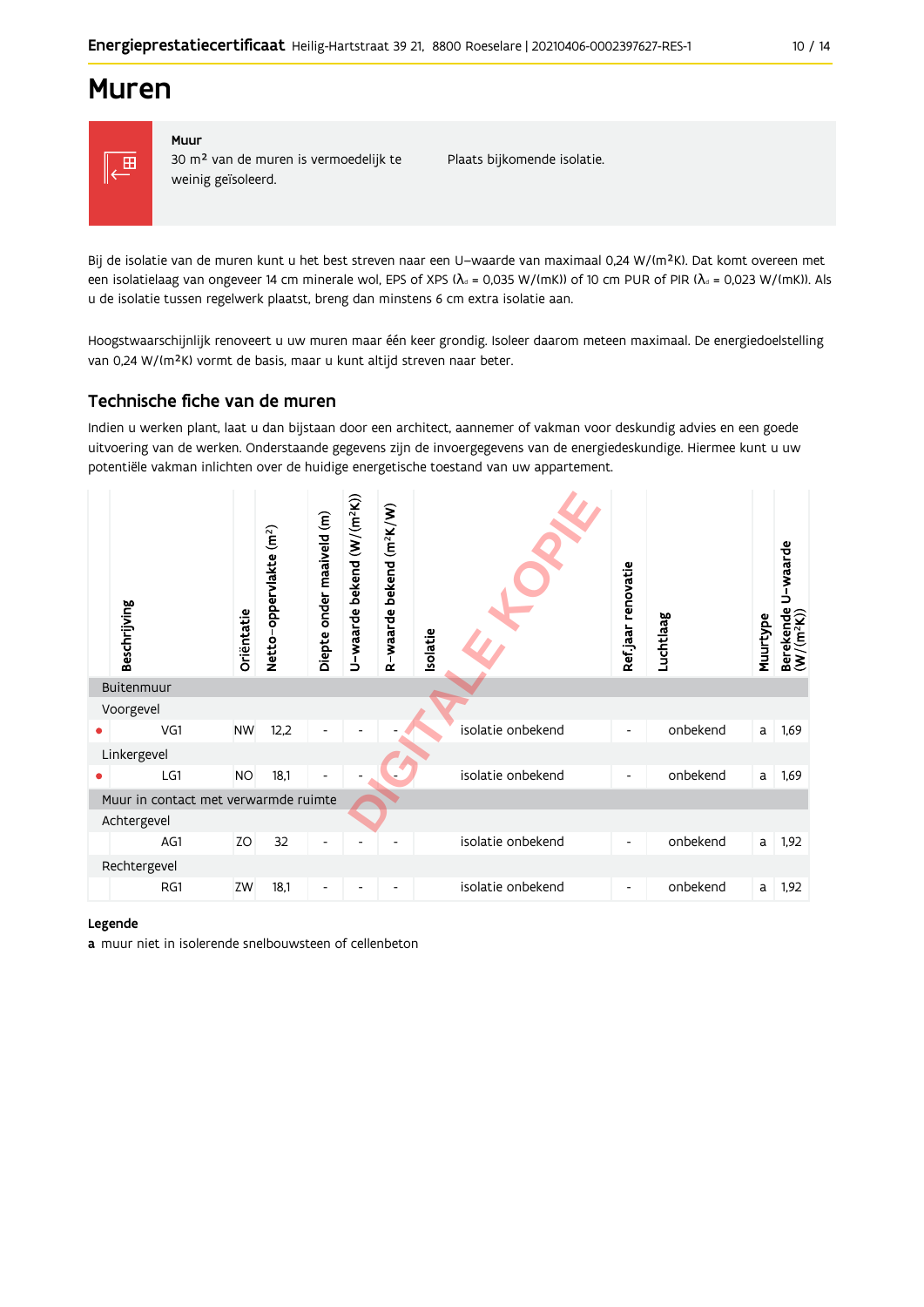## **Vloeren**

#### Technische fiche van de vloeren

Indien u werken plant, laat u dan bijstaan door een architect, aannemer of vakman voor deskundig advies en een goede uitvoering van de werken. Onderstaande gegevens zijn de invoergegevens van de energiedeskundige. Hiermee kunt u uw potentiële vakman inlichten over de huidige energetische toestand van uw appartement.



#### Legende

a vloer niet in cellenbeton

JOINTALE HORN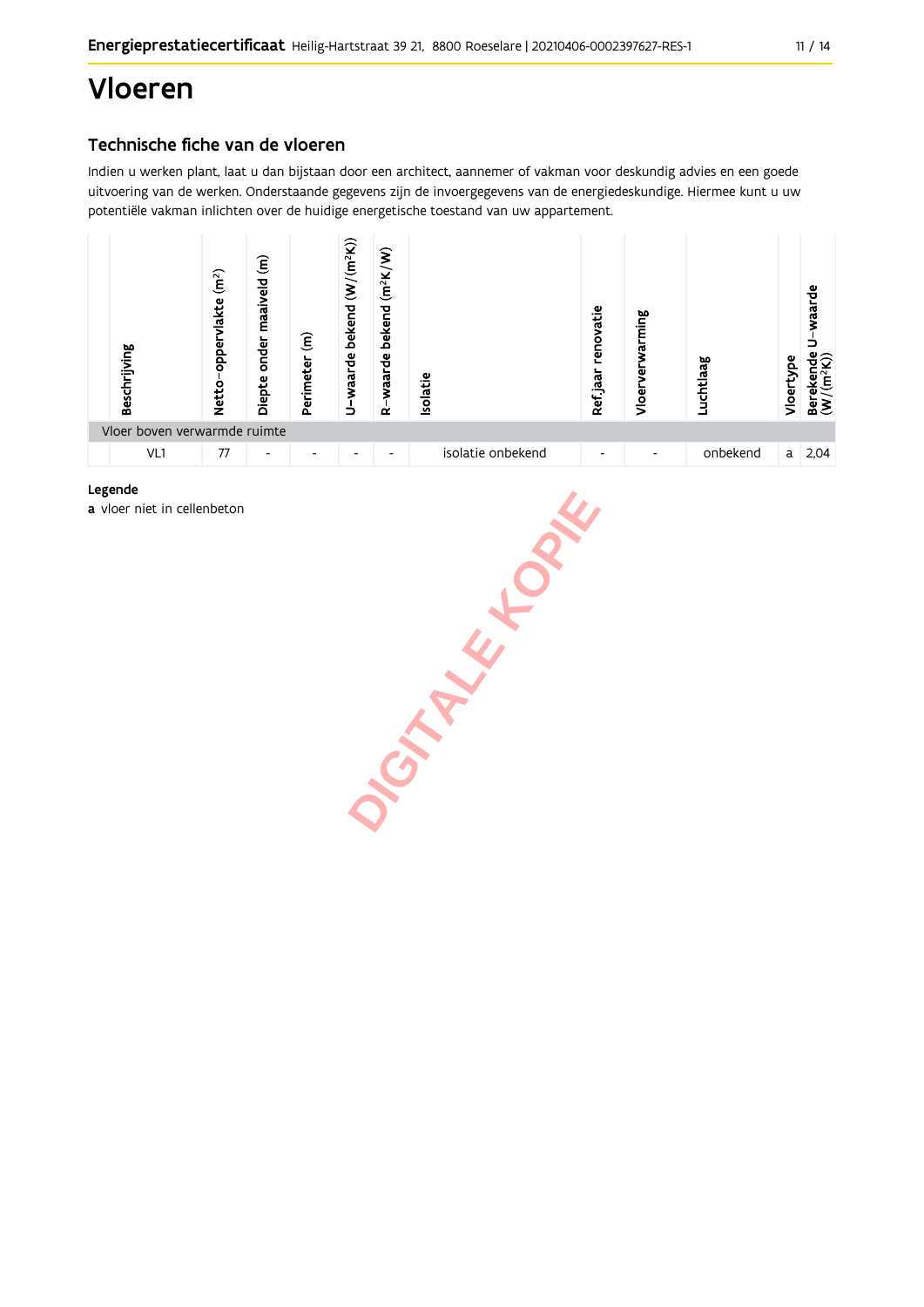### Ruimteverwarming

**MM** 

#### Verwarming

100% van het appartement wordt verwarmd Vervang de inefficiënte opwekker(s). met een niet-condenserende ketel.

Bij de renovatie van uw verwarmingsinstallatie kunt u het best kiezen voor een energiezuinig systeem. Gebruik zo veel mogelijk hernieuwbare energiebronnen.

#### Technische fiche van de ruimteverwarming

Indien u werken plant, laat u dan bijstaan door een architect, aannemer of vakman voor deskundig advies en een goede uitvoering van de werken. Onderstaande gegevens zijn de invoergegevens van de energiedeskundige. Hiermee kunt u uw potentiële vakman inlichten over de huidige energetische toestand van uw appartement.

#### Installaties met één opwekker

|                             | RV1                    |  |  |
|-----------------------------|------------------------|--|--|
|                             | $\circledR$            |  |  |
| Omschrijving                | $\overline{a}$         |  |  |
| Type verwarming             | centraal               |  |  |
| Aandeel in volume (%)       | 100%                   |  |  |
| Installatierendement (%)    | 57%                    |  |  |
|                             |                        |  |  |
| Aantal opwekkers            | 1                      |  |  |
| Opwekking                   |                        |  |  |
|                             | $\odot$                |  |  |
| Type opwekker               | collectief             |  |  |
| Energiedrager               | stookolie              |  |  |
| Soort opwekker(s)           | niet-condenserende     |  |  |
|                             | ketel                  |  |  |
| Bron/afgiftemedium          |                        |  |  |
| Vermogen (kW)               |                        |  |  |
| Elektrisch vermogen WKK     |                        |  |  |
| (kW)                        |                        |  |  |
| Aantal (woon)eenheden       | 35                     |  |  |
| Rendement                   |                        |  |  |
| Referentiejaar fabricage    | 1978                   |  |  |
| Labels                      | CE                     |  |  |
| Locatie                     | buiten beschermd       |  |  |
|                             | volume                 |  |  |
| Distributie                 |                        |  |  |
| Externe stookplaats         | nee                    |  |  |
| Ongeïsoleerde leidingen (m) | Om ≤ lengte ≤ 6m       |  |  |
| Ongeïsoleerde combilus (m)  | $\overline{a}$         |  |  |
| Aantal (woon)eenheden op    |                        |  |  |
| combilus                    |                        |  |  |
| Afgifte & regeling          |                        |  |  |
| Type afgifte                | radiatoren/convectoren |  |  |
| Regeling                    | pompregeling           |  |  |
|                             | thermostatische        |  |  |
|                             | radiatorkranen         |  |  |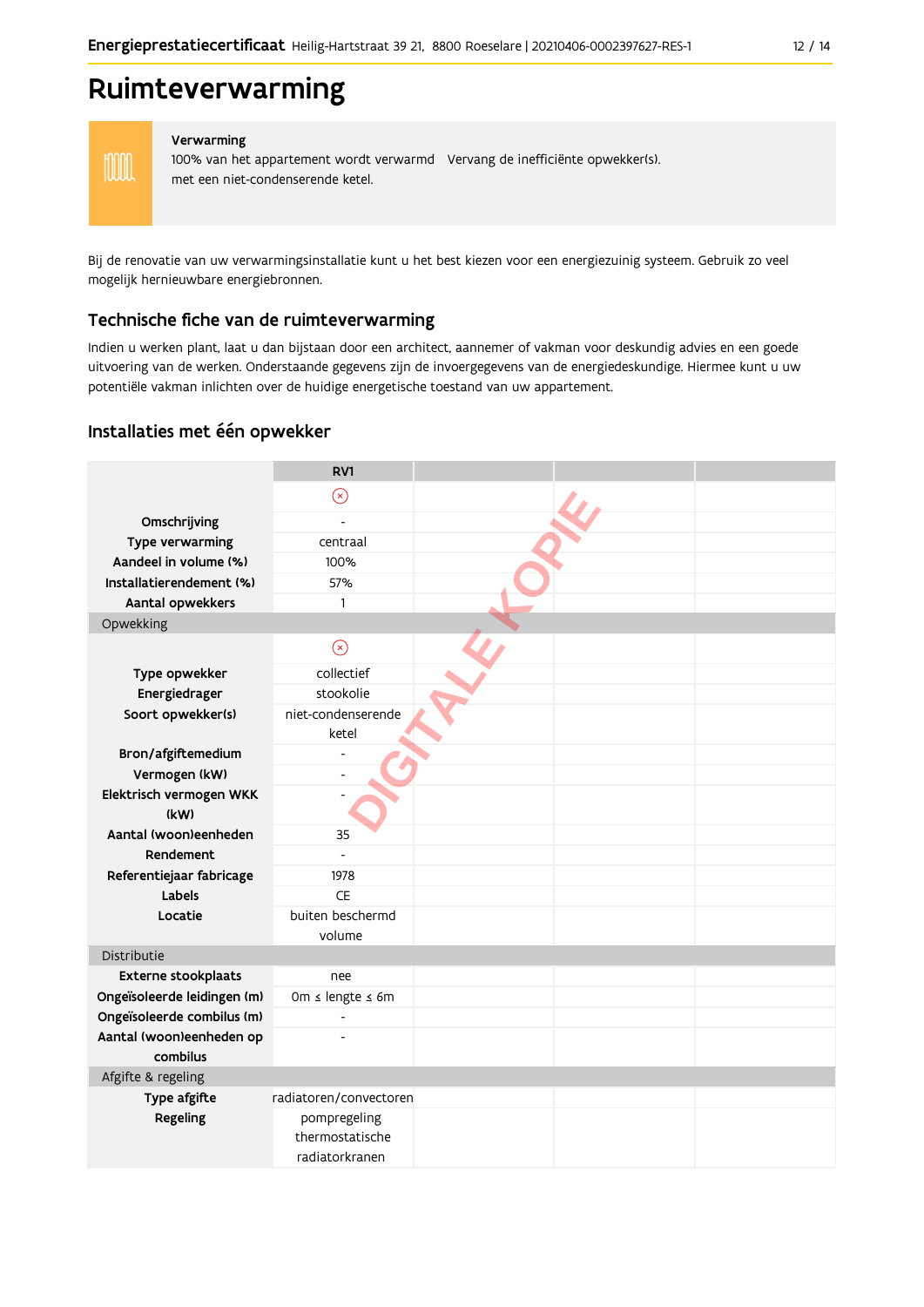### Installaties voor zonne-energie



#### Zonneboiler

Er is geen zonneboiler aanwezig.

Onderzoek de mogelijkheid om een zonneboiler te plaatsen. Raadpleeg hiervoor de zonnekaart of vraag raad aan een vakman.

Zonnepanelen Er zijn geen zonnepanelen aanwezig.

Onderzoek de mogelijkheid om zonnepanelen te plaatsen. Raadpleeg hiervoor de zonnekaart of vraag raad aan een vakman.

De zonnekaart berekent automatisch het zonnepotentieel voor uw gebouw en geeft een indicatie van het aantal zonnepanelen of zonnecollectoren dat u op het dak zou kunnen plaatsen.

Let op: de zonnekaart gaat uit van het elektriciteits- en watergebruik van een standaardgezin. Hou er bij de bepaling van de grootte van de te plaatsen installatie rekening mee dat het elektriciteits- en watergebruik van uw gebouw kan afwijken.

SIMPLE H

Voor meer informatie over de berekening van het zonnepotentieel kunt u terecht op de zonnekaart via www.energiesparen.be/zonnekaart.

#### Technische fiche van de installaties op zonne-energie

Geen installaties op zonne-energie aanwezig.